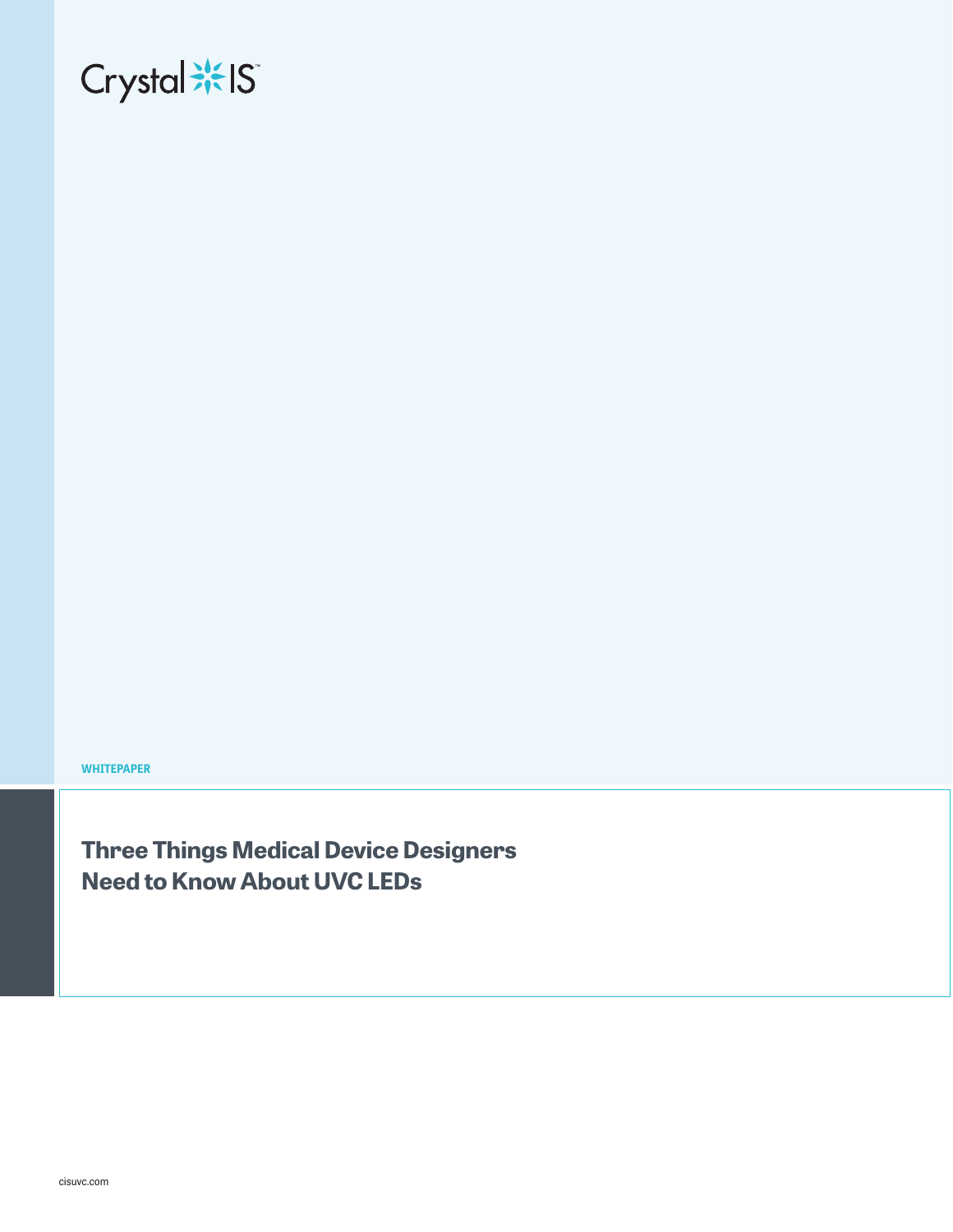The global infection control market is projected to reach \$22 billion by 2022 with disinfection products, which would include UVC devices, representing the largest growth segment. Market growth is propelled by an expanding long lived aging population, ever present Healthcare Associated Infections (HAIs) and the rise in antibiotic resistant pathogens. Acute care facilities remain the largest and fastest growing segment.

Though relatively new compared to other UVC technologies, UVC LEDs offer medical equipment designers an exciting new way to develop hand-held or portable disinfection devices to combat HAIs in a wide range of healthcare applications. Importantly, the design and operating flexibility of UVC LEDs means that these devices could be used during routine daily patient management and not limited to empty terminal room events.

Incorporating UVC LEDs into existing hygiene protocols can greatly enhance HAI prevention—both in healthcare facilities and at home. As a medical device designer, here are the three things to know before you start.

# **NO. 1**

### **UVC is a proven disinfection method**

Ultraviolet (UV) technologies were first introduced in 1904 and since then have proven their ability to effectively disinfect surface, airborne and waterborne pathogens. Starting in the 1950s+, following breakthroughs in personal antibiotics, the use of these devices waned. However, with the rise of antibiotic resistant bacteria and the increased incidence and cost associated with HAI this technology has once again come to the fore.

According to the Centers for Disease Control (CDC), one in 25 people visiting an acute care hospital, ambulatory care ward, outpatient facility, or long term care facility will contract a Healthcare Acquired Infection (HAI).

|                                                             | 2012                                  |                        | 2013                                  |                               | 2014                                  |                               | <b>AVERAGE HAI/FACILITY</b> |       |       |              |
|-------------------------------------------------------------|---------------------------------------|------------------------|---------------------------------------|-------------------------------|---------------------------------------|-------------------------------|-----------------------------|-------|-------|--------------|
|                                                             | <b>FACILITIES</b><br><b>REPORTING</b> | <b>OBSERVED</b><br>HAI | <b>FACILITIES</b><br><b>REPORTING</b> | <b>OBSERVED</b><br><b>HAI</b> | <b>FACILITIES</b><br><b>REPORTING</b> | <b>OBSERVED</b><br><b>HAI</b> | 2012                        | 2013  | 2014  | <b>TREND</b> |
| <b>CLABS1</b>                                               | 3,516                                 | 17,710                 | 3,578                                 | 17,799                        | 3,655                                 | 17,758                        | 5.04                        | 4.97  | 4.86  | Î            |
| <b>CAUTI</b>                                                | 3,597                                 | 32,504                 | 3,640                                 | 34,627                        | 3,791                                 | 35,760                        | 9.04                        | 9.51  | 9.43  | È            |
| Hospital-<br>onset MRSA<br>bacteremia                       | 1,175                                 | 2,618                  | 3,827                                 | 9,471                         | 3,949                                 | 9,230                         | 2.23                        | 2.47  | 2.34  | è            |
| Hospital-<br>onset C.<br>difficile                          | 1,681                                 | 40,491                 | 3,924                                 | 99,550                        | 3,994                                 | 101,074                       | 24.09                       | 25.37 | 25.31 | ì            |
| SSI,<br><b>Combined</b><br><b>SCIP</b><br><b>Procedures</b> | 3,554                                 | 13,770                 | 3,581                                 | 14,951                        | 3,618                                 | 15,927                        | 3.87                        | 4.18  | 4.40  |              |
|                                                             |                                       | 107,093                |                                       | 176,398                       |                                       | 179,749                       |                             |       |       |              |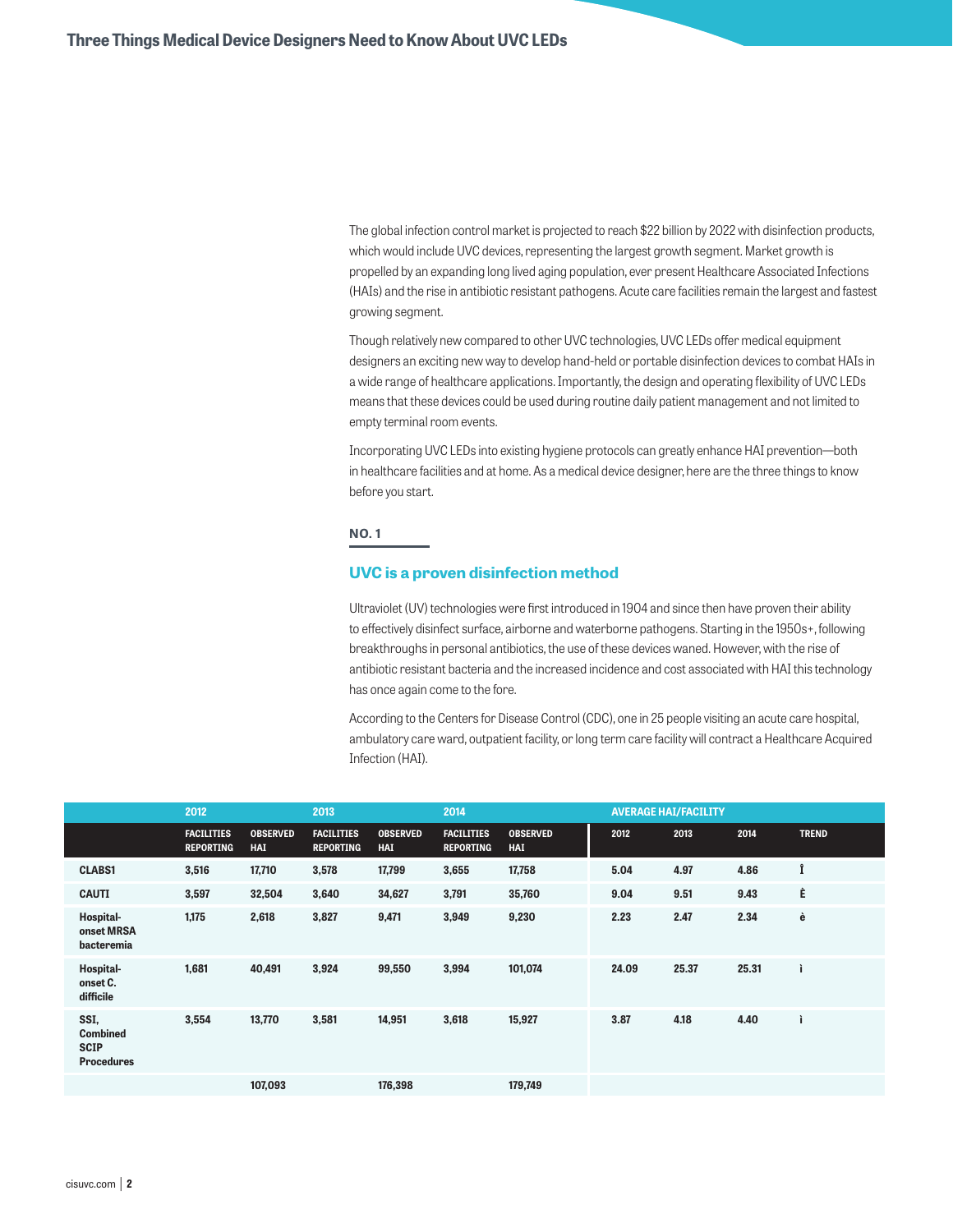#### Here's how it works:

HAIs are caused by a range of common pathogens. Each has a unique radiation absorption "fingerprint," meaning they absorb UV photons differently at different wavelengths based on their physical biology. Absorbing this UVC energy inactivates the pathogen's R/DNA, rendering it unable to reproduce and thus harmless.

Unlike traditional UV sources, the far more compact UVC LEDs can be produced at specific deep UC wavelengths which match the peak absorption capabilities of targeted microbes, resulting in a much more effective disinfection—ideal for quick disinfection of intricate surgical tools, portable and/ or countertop devices, or manual point of care sites.

While individual pathogen absorb radiant energy at different wavelengths, the range between 250-280nm, often referred to as the Germicidal Range, is regarded as the most effective in terms of R/ DNA inactivation. LEDs are a polychromatic UVC light source, that is LEDS have a continual emission over a range of wavelengths typically between 250 and 280nm. Based on the microbe spectrum shownin graph below, UVC LED device which has a peak wavelength between 260nm and 270nm would offer the most effective approach, with a 265 nm peak (plus/minus 5 nm) being a sweet spot in terms of maximizing performance across multiple pathogens.

For example, here's the spectral sensitivity for some of the most recognizable pathogens:

- > E.Coli and MRSA, which are prokarayotic bacteria
- > Crypto, which is Eukaryotic Protozoan
- > Rotavirus, which is obviously a virus



#### **FIGURE 1**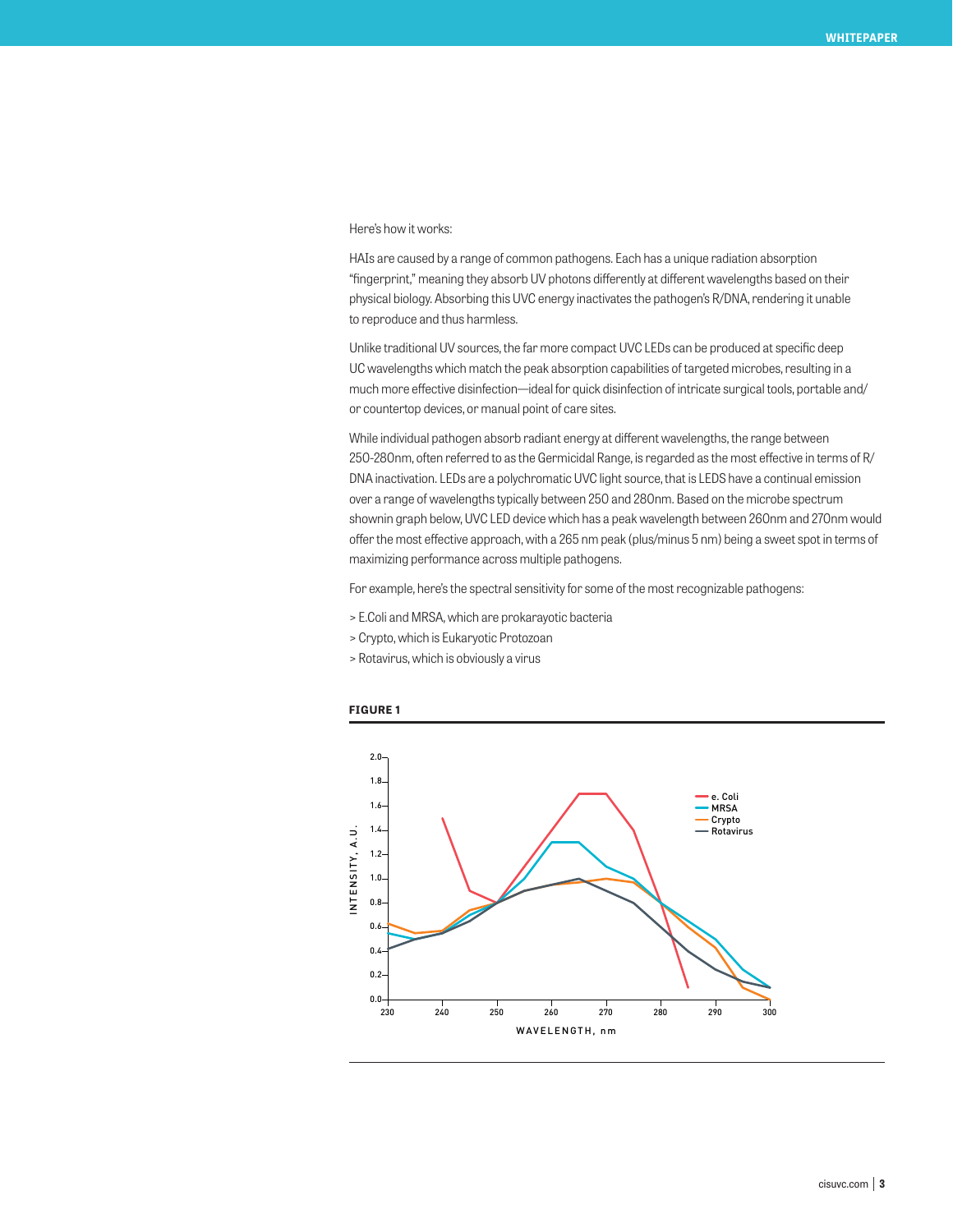#### **NO. 2**

# **UVC LEDs offer unmatched design flexibility**

We believe hand-held devices equipped with UVC LEDs will soon be used to address a range of HAIrelated disinfection issues. That's because in terms of design flexibility, UVC LEDs offer major advantages over other technologies:

**> LEDs are powerful yet tiny.** At 3.5 mm x 3.5 mm you can put five side by side on a penny and still have room to spare. Their power requirements are equally small, making LEDs ideal for portable, battery powered disinfection devices. For example, an 8 second disinfection dose for a catheter hub with a device equipped with an iPhone battery could provide up to 1,500 doses on a single charge.

**> Since no warm-up is required, LEDs are ideal for applications where the radiation must be switched on and off rapidly**. As a semiconductor device, an LED can be cycled on/off thousands and thousands of times at any interval—from instantaneous to constantly on. And unlike UV lamp technologies, an LED's service life is long because it's not degraded by frequent on/off cycling.

**> LEDs can be placed close to a target surface.** While traditional UV sources emit heat and light in a 360-degree pattern around the target, LEDs emit radiant energy in a single direction and shed heat in the other. LED waste heat is removed by thermal conduction from the back of the device a major advantage in heat sensitive healthcare applications.

**> LEDs make it possible to point the UV light exactly where you need it.** Designers can use focusing optics or light channels to amplify UV intensity, or transmit disinfection radiance into very tight or hard to reach locations.

# **NO. 3**

#### **UVC LEDs are not as expensive as you think**

Like most technologies, early UVC LEDs were expensive.

 But now they're mass produced, so LEDs priced at \$30 to \$40 per milliwatt 18 to 24 months ago now cost one tenth the price and can reach a low as \$1 per milliwatt.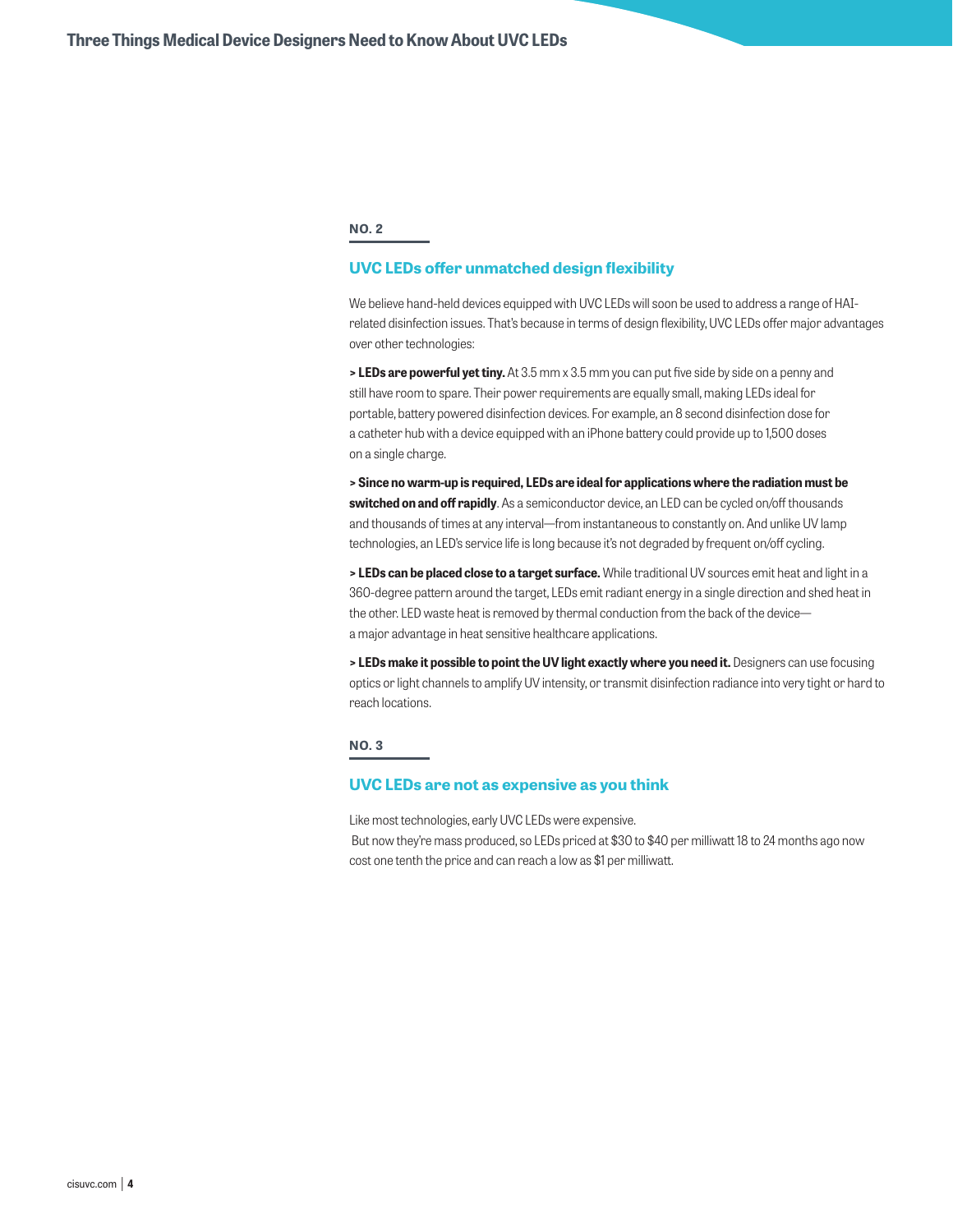# **BUSINESS CASE:**

# Examples of how UVC LEDs can help reduce HAIs

Most point of care disinfection applications currently involve manual scrubbing with alcohol. UVC LED devices can automate a range of manual hygiene protocols, and also disinfect high touch devices like iPads and stethoscopes as clinicians move about the facility.

Hand-held or portable devices would also make it easy to log the disinfection activity and even tag it to a specific patient visit. While data logging is not required, it would give infection control staff invaluable data to monitor and reduce HAIs.

Here are some examples of how UVC LEDs can help reduce HAIs.

#### **CLABSI**

While the CDC reported a 50 percent decrease in Central Line Associated Blood Stream Infections (CLABSI) between 2008 and 2014, recent improvements have been less dramatic, prompting a review of where steps can be added or enhanced.

It became evident that:

- > Disinfecting the hub is a 100% manual process;
- > No verifiable means of compliance exists;
- > It takes up to 60 seconds when executed properly;

Commonly referred to as scrub the hub, the process relies on friction and time to be effective. If either step is skipped or short changed due to human error, harmful bacteria can be left behind.

A handheld LED device attached to an infuser could be aimed at the hub and in less than 10 seconds deliver a UVC dose capable of a 6-log reduction of common pathogens like MRSA and c. difficile. The result: a consistent disinfection dose is applied to a common site of pathogen transport in far less time and logged for reporting or analysis.

#### **CATHETER TRACT INFCTIONS**

Catheter Associated Urinary Tract infections, or CA-UTIs, are the most common type of nosocomial infection. CA-UTIs account for up to 40 percent of HAIs and have seen little improvement in recent years.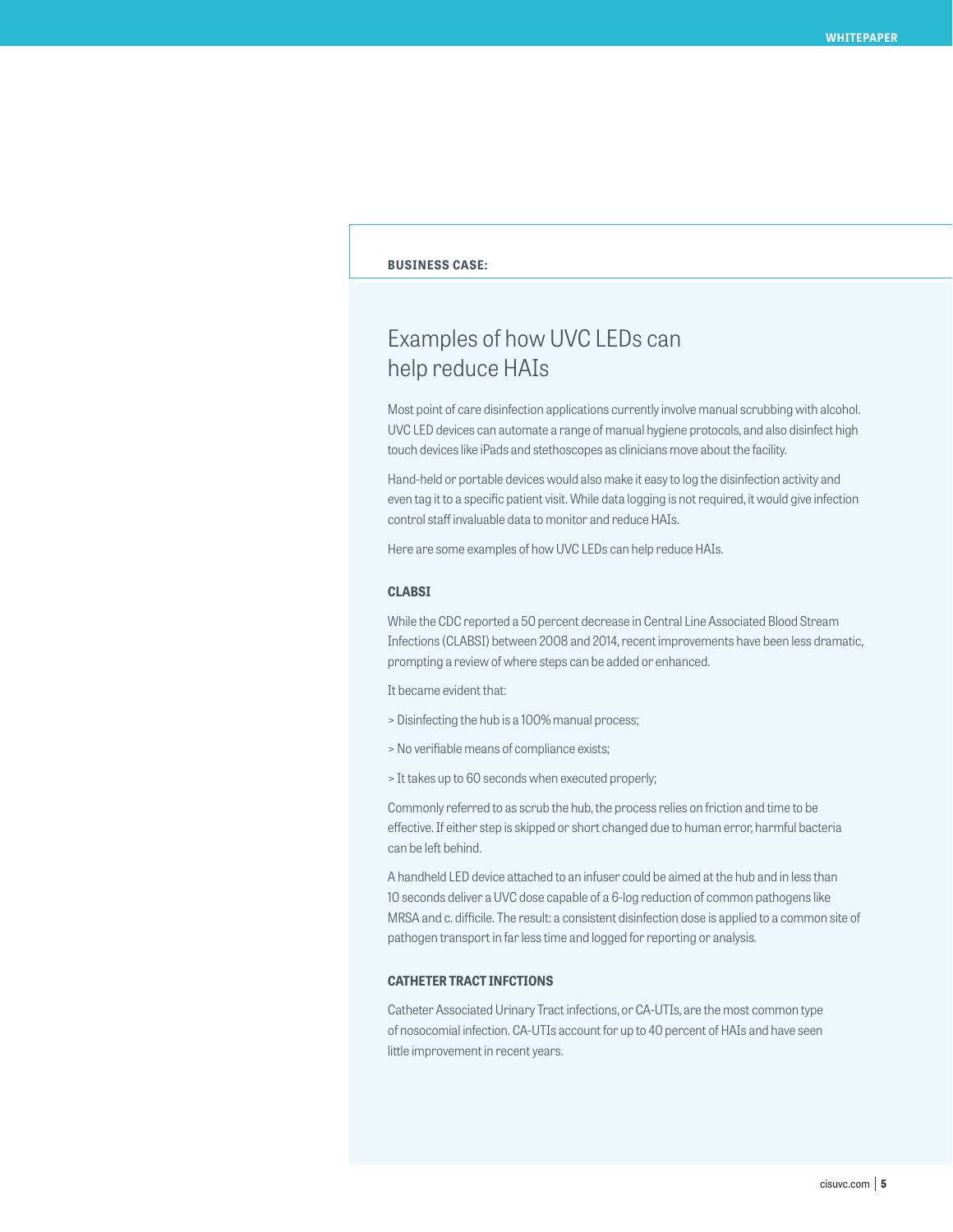### **BUSINESS CASE continued**

Roughly 15-25% of hospitalized patients receive urinary catheters during their stay. Since 2008 Medicaid has classified these HAIs as preventable and no longer accepts charges for treatment. With high incidence rates and multiple access points for bacteria to enter the body, proper disinfection—especially at home—could bring a paradigm shift in patient care. Using a simple LED-equipped hand held device to administer a quantified disinfection dosage would help prevent intraluminal contamination.



#### **CLOSTRIDIUM DIFFICILE (C-DIFF)**

One of the highest reported HAIs is clostridium difficile, or C-Diff. C-Diff. is a remarkably resilient pathogen that can survive for weeks or months if left untreated and is easily transported into the hospital and from room to room on clothing and high contact devices like pagers, laptops, mobile phones, stethoscopes, workstations and diagnostic tools.

Device surfaces are currently cleaned with disinfection wipes that contain a high amount of Isopropyl alcohol, which has an offensive odor, dries out the skin, damages equipment and voids warranties.

A quantified and trackable UVC disinfection dose could be applied using portable or countertop devices, or integrated directly into portable work stations and diagnostic equipment—to disinfect surfaces as hospital staff move between patient rooms.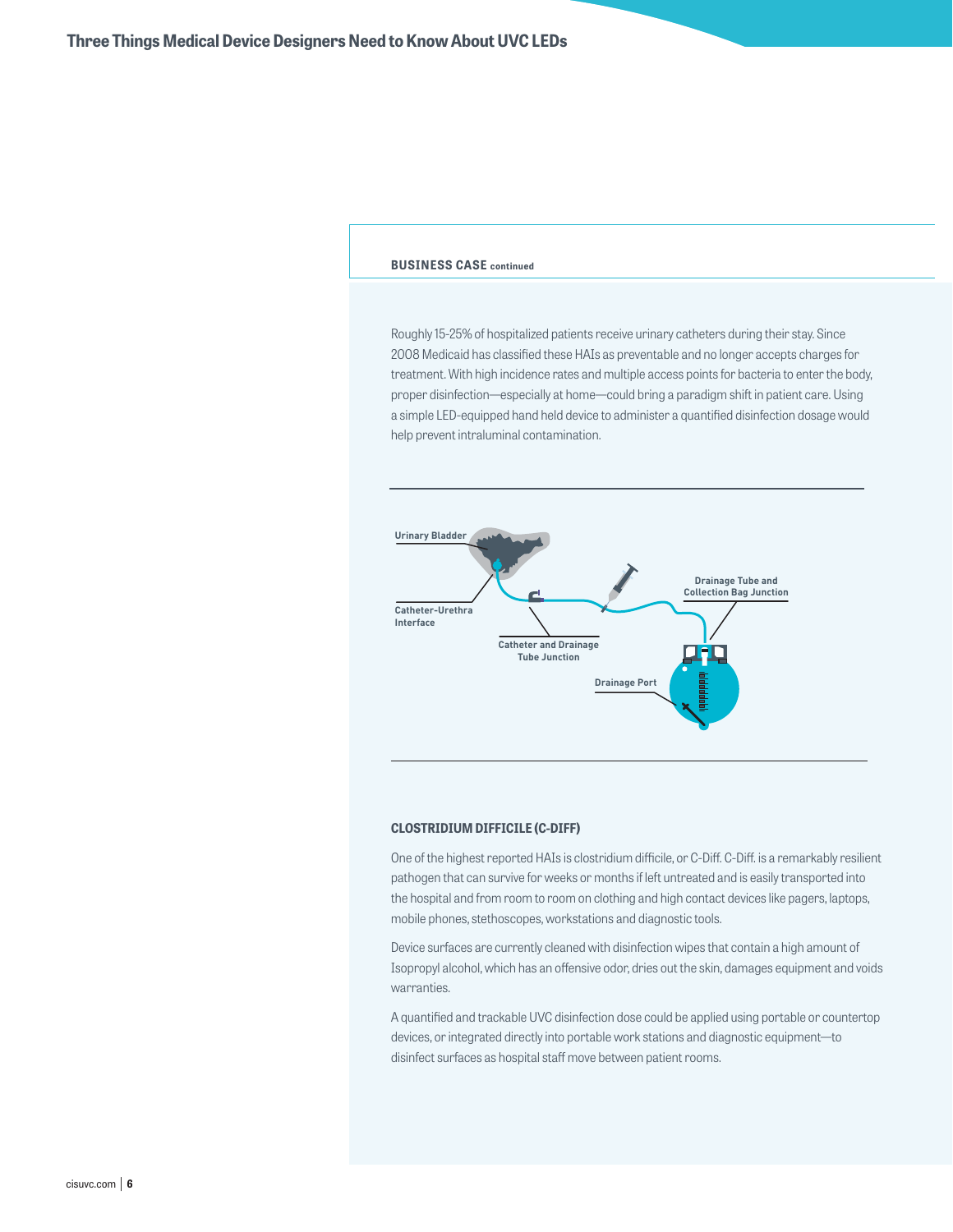# **Summary**

The cost of quantifiable disinfection—a determined dose of disinfection that you know is delivered correctly and can be tracked—is miniscule compared to the costs associated with most HAIs. That's why we believe UVC LEDs can and will be used to automate and improve manual tasks in the industry's current hygiene protocol; disinfect high- touch or at-risk devices; and, in instances where an LED device replaces a wipe, log the disinfection activity for reporting and analysis.

While data logging is not required, the advantages are undeniable. Moving from an unverifiable and unquantifiable task—or simply enhancing current protocols with defined disinfection doses—provides a healthcare provider's infection control staff a way to confidently and quantifiably monitor and reduce HAI's. This, in turn, will result in improved patient outcomes and greater clinician safety.